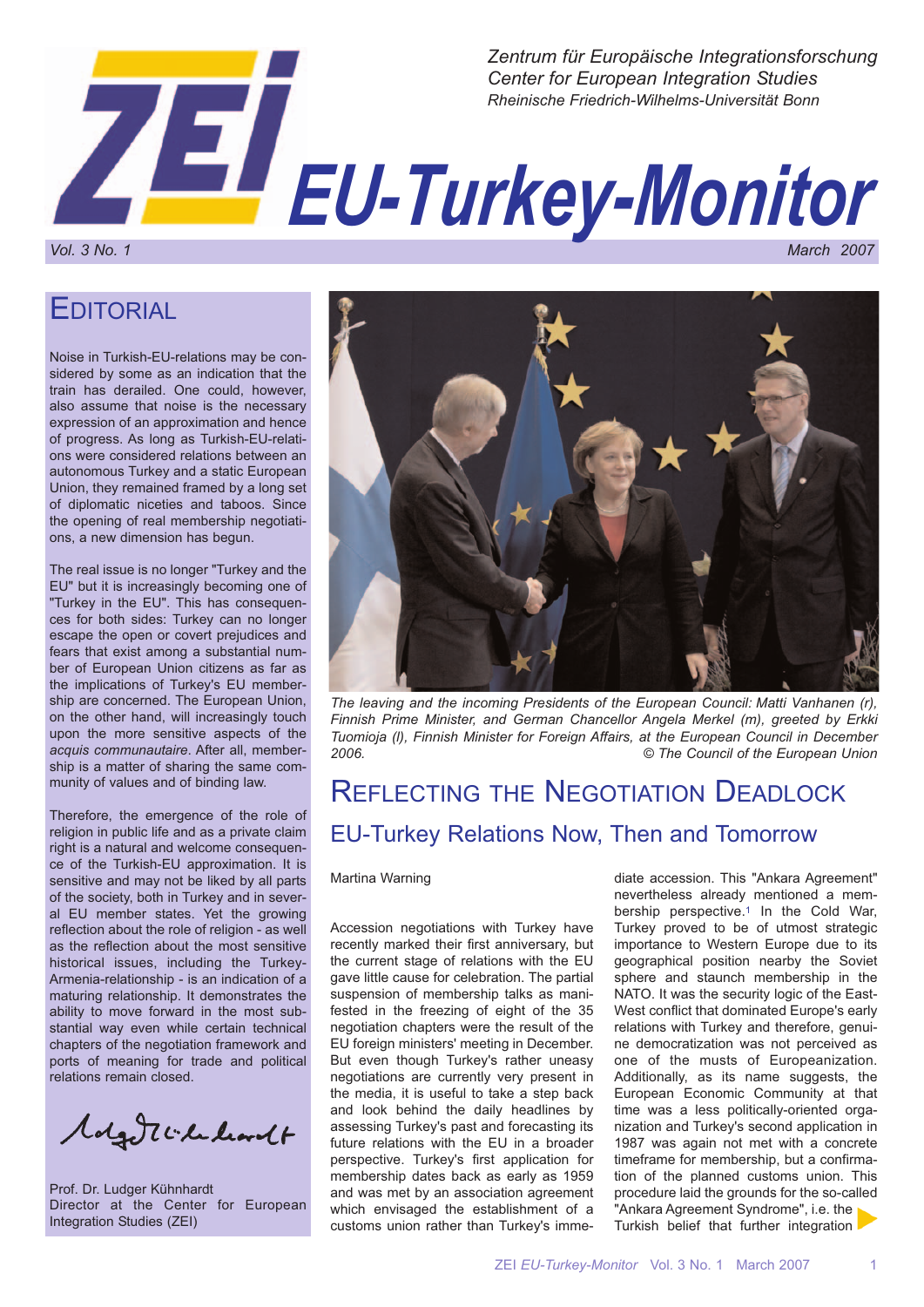with Europe will simply be economically driven. But after the Cold War, the Community transformed into the European Union with an increased political identity. While the summit of 1993 defined three "Copenhagen Criteria" for aspiring candidates, Turkey considered the customs union to be only a preliminary step towards membership, as it thereby became the most integrated non-EU member, at least in the economic sphere. Because of this misperception, Turkish disappointment at the Luxemburg Summit in 1997 about not being included in the list of future candidates was large. It was rejected on the grounds of failing the Copenhagen political criterion, which comprises human and minority rights. Additional bad news for Turkey was that the EU would begin negotiations with the Greek Cypriot government that it does not recognize. This indignation resulted in a Turkish counter-strategy of suspending the political dialogue with the EU and considering gradual integration with the Turkish Republic of Northern Cyprus. Two years after Luxemburg, the Helsinki Summit of 1999 then granted Turkey the status of a candidate country. But without actually showing considerable domestic progress in the last two years, Turkey had benefited from external factors such as a change in the German government and improved relations with Greece. Helsinki can therefore be interpreted as an attempt of the EU to somehow "correct" the Luxemburg decision and to counteract worrying developments rather than as a reward for political reform. In fact, the Commission's 2000 Report reiterated that Turkey had still not fulfilled the Copenhagen political criterion. But the candidate status then gave Turkey a sense of certainty in its relations with the EU and resulted in large domestic consensus in support of the accession process. The Copenhagen European Council of 2004 concluded that Turkey had fulfilled all criteria and, in 2005, accession negotiations finally started.

#### **Turkey's Military, Kemalism and Europeanization**

In the course of the accession process, Turkey has been asked by the EU to further democratize its political system in conformity with the EU acquis. One of the major requests with regard to converging to European democratic norms was the civilian control of the military. Since the founder of the Turkish Republic, General Mustafa Kemal Atatürk, had modernized Turkish society with a European vision, Kemalism had been equated with Europeanization for long and the Turkish military has traditionally and institutionally assumed the role of safeguarding its principles.<sup>2</sup> Turkey's EU bid hence put the military into an existential dilemma as it did not want to see its influence diminished and expressed concerns regarding the country's security. Claiming that the EU's requirements are not in line

with Turkey's reality, i.e. threats posed by Islamist or separatist movements, the military was rather opposed to them. This rejection was further fostered by the so-called "Sèvres syndrome", termed after the Treaty of Sèvres of 1920, under which most of what is now Turkey was to be partitioned among European powers. Even though the republic was nevertheless founded after a successful war of independence, the trauma of this experience remains in Turkish society even today. This explains why the EU's interference is met with a certain suspicion in Turkey. What made the EU's demands a dilemma for the Kemalists is the fact that they have always striven to be part of all European organizations, in fact the EU is the only major one of which Turkey is not a full member yet. The strong reaction in the aftermath of the Luxemburg Summit indicated that the Turkish elite found it rather unpleasant not to be recognized as suitable for EU accession. It then was the post-November 2002 AKP government that displayed a particular strong political will to restructure the Turkish political system as required by the EU, including reforms of the military's structures. By constitutional amendments and harmonization packages, a number of fundamental changes have been made to the composition, duties and functioning of the National Security Council (MGK) as the main institution through which the military has a direct influence on Turkish politics. Additional reforms reduced the powers of the MGK's secretariat that deprived it of its executive powers and transformed it into a merely consultative body. With regard to the role of the Turkish military, it should be noted that challenges for further Europeanization are not only institutional, but also sociological. Compared with a political class that was often corrupt and unreliable, Turkey's military has been rather egalitarian and professional, which made it the most trusted public institution in Turkey.

Acknowledging that the special position of the Turkish military is also a reflection of societal expectations, it is not just the military's institutions that need to be tackled for full Europeanization, but also Turkish public opinion. Even though it is inspired by Western forms of governance and thus has been revolutionary in the post-Ottoman era, Kemalism has remained a rather static doctrine in Turkey. Obstacles on the way to a liberal democracy are formed by different aspects of the political culture and in this context, a lack of tolerance to dissenting opinions also has to be noted: Article 301 of the Turkish penal code still punishes denigration of Turkishness and the Republic and thus strictly protects these Kemalist principles. Even most recently, it has been used to prosecute human rights defenders or journalists. Enlargement Commissioner Olli Rehn repeatedly called upon Turkish authorities to amend this and other vaguely formulated articles in order to guarantee freedom of expression in Turkey and noted

that this was a key political criterion for EU accession.

#### **Vicious Circles in EU-Turkey Relations**

It seems, however, like conditionality can only be credible and hence successful as long as EU accession still seems like an attractive and moreover realistic option for Turkey. As more and more problems and obstacles for its membership arise, Turkey's membership prospects become vague, which in turn weakens the EU's impact on the country. Several highly important issues have either not been tackled yet or generally threaten Turkish accession. Some of them are in Turkey's hands while others are up to the EU to resolve. Most prominently, Turkey is required to extend the customs union and open up its ports and airports to ships and planes from the Republic of Cyprus. But the Turkish government has reversed conditionality by insisting that the EU should first fulfill its own commitments to the Turkish Cypriot community before it will meet its obligation, which initiated a vicious circle of mutual conditions.3 Offering to open up at least one port and one airport for trade from Cyprus just before the December deadline was a diplomatic move by the Turkish government that managed to split European governments in order to prevent more severe sanctions. But further concessions obviously appeared too risky in light of the upcoming elections in Turkey, as the Cyprus issue is a very sensitive one in the Turkish public. Another reason for the current trough in accession negotiations is the recent progress report of the European Commission criticizing Turkey for its decelerating domestic reforms in areas such as freedom of speech, which has been pointed out as one of the remaining challenges for further democratization. This slowed-down Europeanization can be interpreted as the result of another vicious circle; i.e. an enlargement fatigue of both the Turkish and European public.4 Turkey's accession does not only require critical changes for Turkey, but also for the EU, as far-reaching reforms on the institutions and budget become decisive with regard to its future capability to admit new members. These issues are summarized in the term "absorption capacity" which has been defined by the European Commission in a Special Report in November. Often called the "fourth" Copenhagen Criterion, the Union's absorption capacity is apparently not a condition that can be fulfilled by the candidate like the other three. Another hurdle waiting at the end of negotiations that Turkey cannot jump by its own efforts are the already announced referenda on its accession in Austria and France. These negative signals from Europe to Turkey initiated what former Enlargement Commissioner Günter Verheugen called a "dangerous spiral."5 His successor Olli Rehn likewise argued that talks on "privileged partnership" only erode the EU's credibility and weaken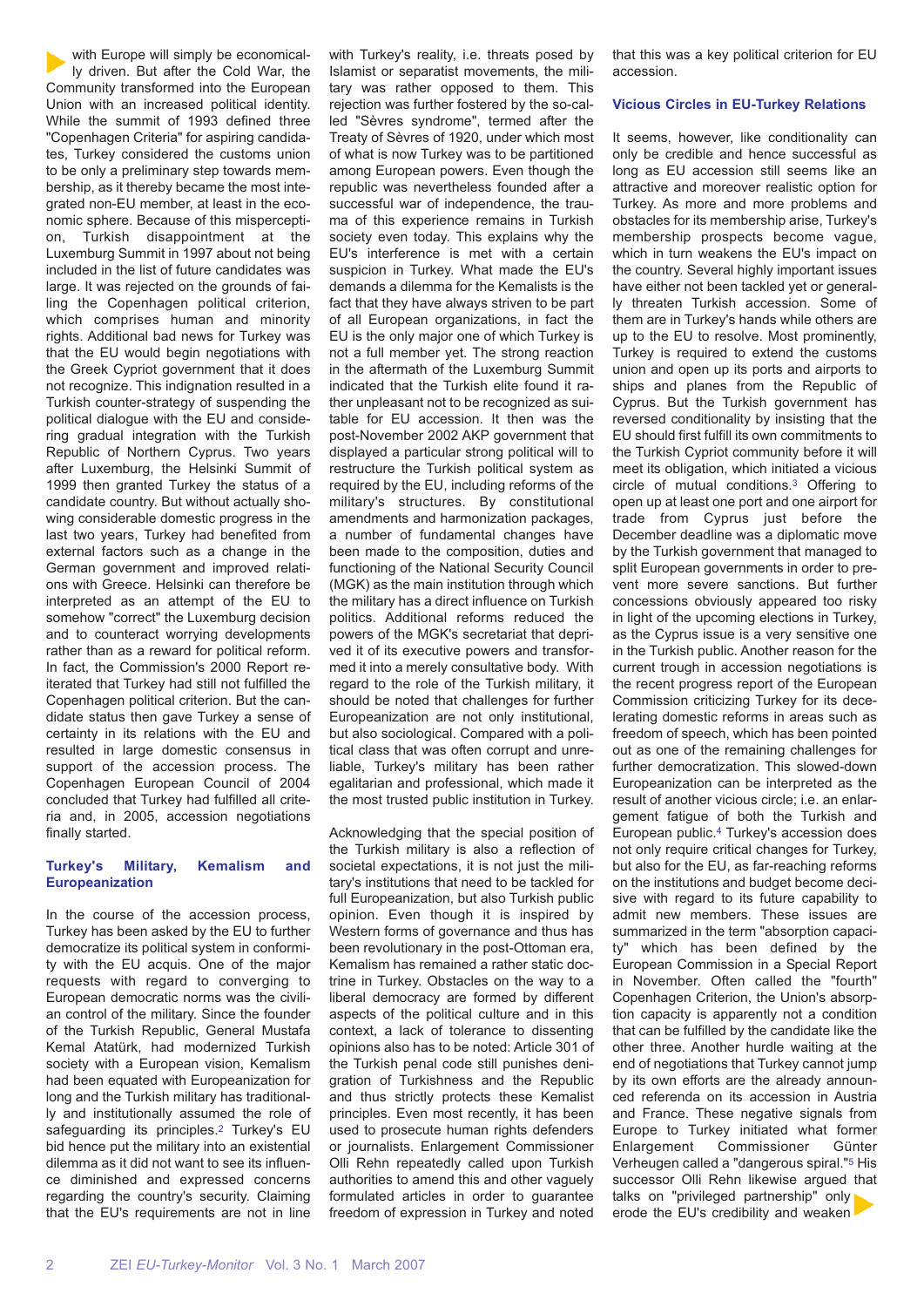the conditionality in Turkey since they reduce the political incentive for reforms and cause political backlash among ordinary Turks.<sup>6</sup>

#### **Perspectives: Integration, Stagnation, Confrontation?**

Whatever any new policy will be named in the end, it must be clear to Europeans that the trade-off between a "privileged partnership" and the enlargement policy will definitely be a much weaker influence of the Union and an increased Turkish sovereignty. Historically, Turkey-EU relations can be characterized by cycles, and such a regression in relations could be seen as merely cyclical at first sight. However, these cycles proceeded with an underlying expectation of closer integration and because of Turkey's already exceptionally high degree of integration with Europe, it will be most difficult for the EU to keep up this progressive trend while ultimately ruling out membership. In this case the negotiation framework states that, "while having full regard to all Copenhagen criteria, including the absorption capacity of the Union, if Turkey is not in a position to assume in full all the obligations of membership it must be ensured that Turkey is fully anchored in the European structures through the strongest possible bond". While the apparent difficulty for Turkey to fulfill the absorption criterion has been stressed, the critical question will be what kind of stronger bond than the current one the EU could offer. The strategy of simply risking negotiations to fail and downgrading EU-Turkey relations to a "privileged partnership" or something alike has to be viewed with outmost caution. The aftermath of the 1997 Luxemburg Summit during which the Cyprus issue was crucial as well, tells an important lesson of what kind of a "de-Europeanization" can possibly be

### **CHRONOLOGY**

compiled by Volkan Altintas

**2006 11 November:** The second national convention of the ruling Justice and Development Party (AKP) re-elects Recep Tayyip Erdogan as AKP leader.

**2006 23 November:** The European Parliament's Foreign Affairs Committee adopts the report of its chairman, Elmar Brok, on the EU's future enlargement strategy.

**2006 28 November - 1 December:** Apostolic Journey of Pope Benedict XVI. to Turkey. The Pope visits Ankara, Ephesus and Istanbul.

**2006 29 November:** The Commission presents its recommendation to continue accession negotiations with Turkey. expected in Turkey. Commissioner Verheugen rightly claimed that Europe does not fully live up to its responsibility and warned that Turkey could turn away from Europe and towards other countries, such as Iran like a recent survey suggested.7 As the Western world is desperately searching for a democratic success story in the Muslim world and in reference to former Commissioner Lord Patten's invented term, the EU must pay attention not to turn its "weapons of mass attraction" against itself by rejecting Turkey. While certainly not wanting to meet trouble halfway by predicting that Turkey's 40 year old "European dream" will end up being Europe's "Turkish nightmare", it stands to reason that an angered ex-candidate might not be such a cooperative neighbor like an aspiring member Turkey has been.

1) Article 28 of the Ankara Agreement reads as follows: "As soon as the operation of this Agreement has advanced far enough to justify envisaging full acceptance by Turkey of the obligations arising out of the Treaty establishing the Community, the Contracting Parties shall examine the possibility of the accession of Turkey to the Community".

2) The six principles of Kemalism are Secularism, Nationalism, Republicanism, Populism, Revolutionalism, and Etatism. For the Turkish military, especially the first two principles, i.e. the secular nature of the state as well as its territorial and national integrity have been the ones considered to be in most need of protection.

3) What Turkey asks for is the adoption of the aid package coupled with direct trade between the self-proclaimed Turkish Republic of Northern Cyprus and the EU. Turkey's opening up its ports and airports is

However, the Commission also recommends the suspension of eight chapters related to Turkey's restrictions as regards Cyprus: free movement of goods (1), right of establishment and freedom to provide services (3) , financial services (9), agriculture and rural development (11), fisheries (13), transport policy (14), customs union (29), and external relations (30).

**2006 7 December:** In an attempt to avert the suspension of eight chapters as recommended by the Commission, Turkey offers to open one harbour and one airport to Cypriot ships and planes.

**2006 11 December:** The Council (GAERC) agrees on a partial freeze of accession negotiations with Turkey, because of Turkey's failure to normalize trade with Cyprus. The foreign ministers agree on suspending eight out of 35 chapters as recommended by the Commission.

**2006 15 December:** The European

in turn seen by the Greek Cypriots as a condition for their approval of the direct trade scheme for the Turkish Cypriots. Cyprus has blocked the aid and trade measures for Northern Cyprus since 2004. The conditionality expressed by the Turks has to be evaluated in the aftermath of the failed reunification of Cyprus as proposed by the UN's Annan Plan. Whereas Turkish Cypriots accepted the Plan, Greek Cypriots overwhelmingly rejected it, but nevertheless became an EU member as Cyprus' reunification was not a condition of accession.

4) The Special Eurobarometer of July 2006 on Attitudes Towards European Union Enlargement shows that according to the present public opinion in the EU, of all (potential) candidate countries, Turkey's accession generates the most disapproval: 48% of EU citizens are opposed while only 39% are in favor even if Turkey complies with all conditions set by the EU. As for the Turkish public, meanwhile only 44% think that EU membership would be a good thing, compared to 66% in spring 2005.

5) Interview with Bild am Sonntag, 11.10.2006.

6) Lecture at Bilkent University, 3.10.2006.

7) A German Marshall Fund Study found out that on a 100-point "thermometer" scale, Turkish "warmth" towards the EU in 2006 is 45 degrees, down from 52 two years ago, while Turkish warmth toward Iran increased to 43 degrees from 34 during the same period.

*Martina Warning, PhD Student at the German Institute of Middle East Studies in Hamburg (IMES), www.giga-hamburg.de/ imes.*

Council endorses the agreement as adopted by the Council on 11 December 2006.

**2006 18 December:** Eurobarometer 66 indicates that a majority of Turks support membership in the EU: 54% consider Turkish membership to be a "good thing". The support of Turkey's aspirations by EU citizens, however, only reaches 28%.

**2007 1 January:** Bulgaria and Romania join the European Union.

**2007 16 January:** Hans-Gert Pöttering is elected new president of the European Parliament.

**2007 19 January:** Hrant Dink, founder and editor-in-chief of Agos, is assassinated in Istanbul.

Sources: www.abgs.gov.tr, www.abhaber .com, http://ec.euro pa.eu.

*Volkan Altintas is Junior Fellow at ZEI*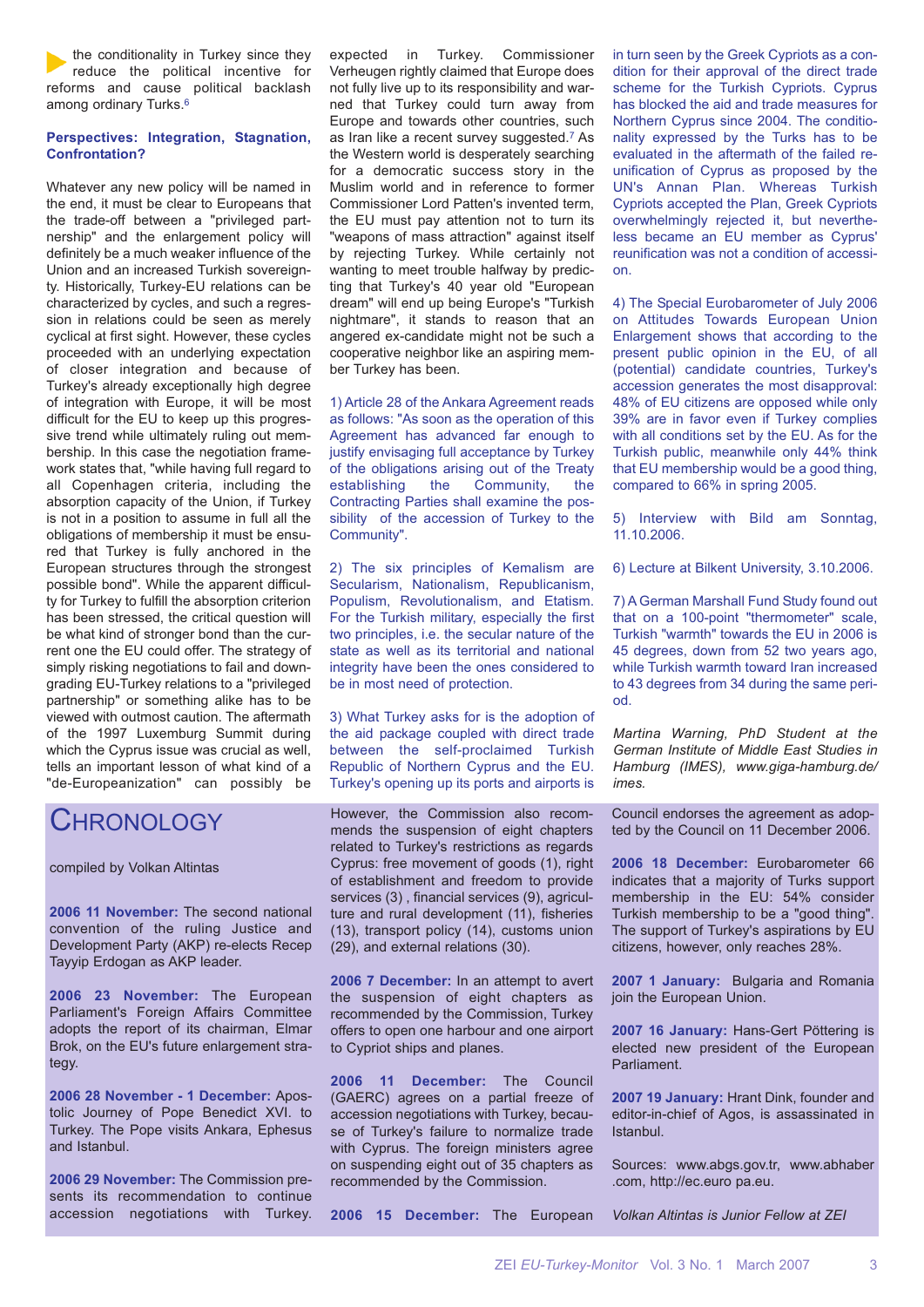# TURKEY UNDER GERMAN EU PRESIDENCY

#### Cem Özdemir

After four decades in the EU's waiting room and one year of membership talks, Turkey is obviously a unique EU candidate, its potential accession causing the most controversial of debates. On the one hand, proponents of Turkey's accession emphasize the country's geostrategic, political and economic importance and see it as a role model for Muslim countries. On the other hand, opponents fear the size, poverty and general otherness of the country. But the opening of negotiations with Turkey should be of interest to both sides, as it will bring more commitment to shared values.

The EU and Turkey are in a transitional phase, causing doubts and problems. Opinion polls indicate decreasing public support in both Turkey and existing EU memberstates for Turkey's accession. The current downward spiral is underlining that domestic calculus and myopic interests are coming to the fore while the visionary idea of the EU is fading into the background.

In her recent speech in the European Parliament German Chancellor Angela Merkel set out an ambitious programme for her presidency. Merkel stated that 'the reflection pause is over' and the constitution is 'key for EU success'. Therefore the constitution is one of the highest priorities during the German Presidency. The expectations from the German Presidency are high.

Finding a solution for the constitutional crisis and the institutional limbo is of utmost importance for further enlargement and deepening of the EU. A future constitutional treaty should address the concerns and fears of EU citizens. Therefore, one should remember why the French and Dutch voted 'No'. Besides domestic protest against the French national government, in both countries economic concerns on both political sides, right and left, dominated. On the left, they feared an ultrafree market economy and on the right, they were concerned of losing sovereignty to the EU. In consideration of that, it is even more important to deliver a clear definition of the social identity of the EU and of subsidiarity, as the co-speaker of the Greens Daniel Cohn-Bendit emphasizes correctly.

A constitutional treaty will enable us to find our way back to the European visions and gain public support for the European idea, embodying the values of freedom, variety and tolerance, as Merkel pointed out. The instrument of enlargement and its transformative power is a success story. Merkel mentioned clearly the membership perspective towards the Western Balkans in order to stabilize and democratize the region. Surprisingly, Merkel did not mention Turkey explicitly in her speech. She referred to the Black Sea region and Central Asia with regard to the European Neighbourhood Policy but it remained unclear whether she is including Turkey into that region. As long as Chancellor Merkel doesn't express anything contrary, the principle 'pacta sunt servanda' applies in this case.

Due to the unresolved Cyprus question and the suspension of eight chapters in the negotiation process, Turkey is undergoing a slowdown in EU politics. This conflict will obviously influence future EU-Turkey relations. Therefore, the United Nations are called upon to start a new initiative for a reunification of the island. It is imperative that the German EU presidency fully supports these efforts. The upcoming two elections in Turkey are turning the focus on domestic politics. Furthermore, the European public watches the growing engagement of Turkey in its neighbouring countries, like in Iraq, the Middle East and Central Asia with increasing interest. Nonetheless, the EU perspective for Turkey is still dominant and those who support a democratic Turkey, where human rights exist and apply to all individuals and groups, should not deviate from the path leading to EU membership. Especially after the death of Hrant Dink it is even more important to support a democratic Turkey. Article 301 of the Turkish Penal Code needs to be withdrawn. Hrant Dink was convicted for insulting 'Turkishness' and his appeal was rejected. This conviction made him a target for his murderer.

The debate on EU expansion is presently characterized in particular by domestic policy calculations and virtually autistic European policies. And that although the EU had good reason to decide - unanimously - to open accession talks with Turkey. The heads of government were guided in doing so not by Turkish interests, but largely by European interests. This concerns a democratic Turkey with a Muslim majority, which respects human rights, protects minorities, and is prospering economically on the basis of political stability. It is obvious that such a Turkey also serves the interests of the European Union.

*Cem Özdemir, MEP, is member of the Group of the Greens/European Free Alliance in the European Parliament.*

### CURRENT NEGOTIATING STATUS

#### *No. Title of chapter*

| $\overline{1}$ | Free movement of goods                                     | (X)                     |
|----------------|------------------------------------------------------------|-------------------------|
| $\overline{2}$ | Freedom of movement for workers                            | X.                      |
| 3              | Right of establishment and freedom to provide services     | (X)                     |
| $\overline{4}$ | Free movement of capital                                   | X.                      |
| 5              | Public procurement                                         | X                       |
| 6              | Company law                                                | X                       |
| $\overline{7}$ | Intellectual property law                                  | X                       |
| 8              | Competition policy                                         | $\mathbf{x}$            |
| 9              | <b>Financial services</b>                                  | (X)                     |
| 10             | Information society and media                              | <b>X</b>                |
| 11             | Agriculture and rural development                          | (X)                     |
| 12             | Food safety, veterinary and phytosanitary policy           | X.                      |
| 13             | <b>Fisheries</b>                                           | (X)                     |
| 14             | <b>Transport policy</b>                                    | (X)                     |
| 15             | Energy                                                     | X                       |
| 16             | Taxation                                                   | X                       |
| 17             | Economic and monetary policy                               | <b>X</b>                |
| 18             | <b>Statistics</b>                                          | X                       |
| 19             | Social policy and employment                               | X                       |
| 20             | Enterprise and industrial policy                           | X                       |
| 21             | Trans-European networks                                    | X                       |
| 22             | Regional policy and coordination of structural instruments | X                       |
| 23<br>24       | Judiciary and fundamental rights                           | X<br>X                  |
| 25             | Justice, freedom and security<br>Science and research      | X                       |
| 26             | Education and culture                                      | X                       |
| 27             | Environment                                                | X                       |
| 28             | Consumer and health protection                             | $\mathbf{x}$            |
| 29             | Customs union                                              | (X)                     |
| 30             | <b>External relations</b>                                  | (X)                     |
| 31             | Foreign, security and defence policy                       | X.                      |
| 32             | <b>Financial control</b>                                   | X                       |
| 33             | Financial and budgetary provisions                         | X                       |
| 34             | Institutions                                               | X                       |
| 35             | Other issues                                               | $\mathbf x$             |
|                |                                                            |                         |
|                | Legend: X not yet opened<br>(X)<br>suspended               |                         |
|                | opened<br>closed<br>x                                      | Data as of 1 March 2007 |
|                |                                                            |                         |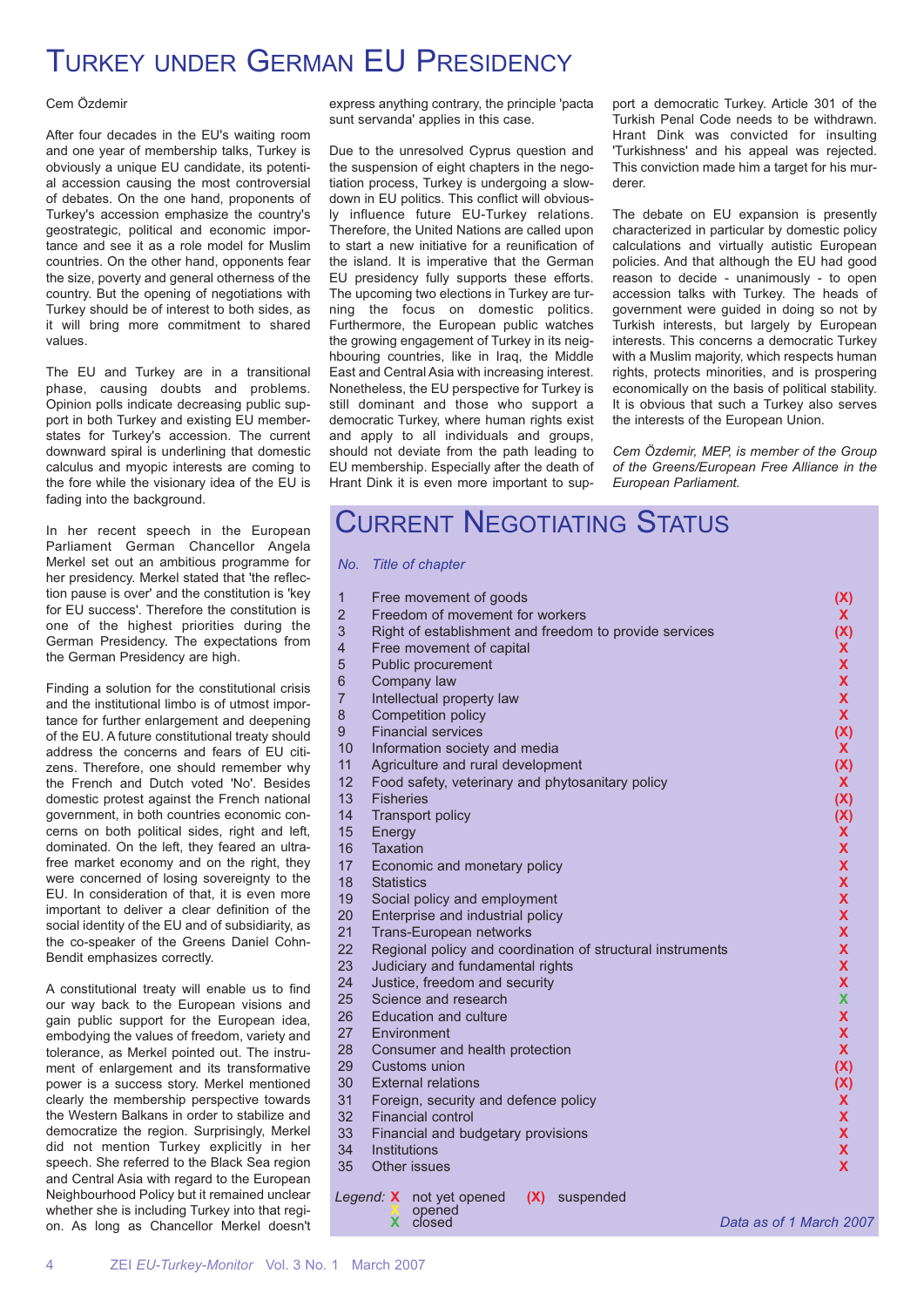# THE GERMAN EU PRESIDENCY

### Implications for Accession Negotiations with Turkey

Jan Senkyr

Expectations are high, opportunities low the German Council Presidency, started on 1 January 2007, constitutes a great challenge as well as a test for the federal government. Germany has taken over the Presidency in a critical phase for the Union's development. Euro-scepticism has increased in many member states: Some even diagnose a confidence and orientation crisis. The reform process has slowed down - the negative outcome of the referenda in France and in the Netherlands illustrate this clearly. With the accession of Bulgaria and Romania on 1 January 2007, the EU - now encompassing 27 members - has reached limits of its capacity to act.

However, the German Presidency will also see the celebrations of the 50th anniversary of the Roman Treaties, signed on 25 March 1957. On the one hand, this constitutes an opportunity to celebrate the unique success story of the European Union: It guarantees peace and welfare, liberty and democracy in Europe. It has overcome the division of the continent, has created a common market for half a billion people and has established a single currency. On the other hand, the EU has the opportunity to give new impetus to the constitutional debate on the occasion of the extraordinary summit on 25 March 2007. It is planned to agree on a "Berlin Declaration", addressing the central values and the future mission of the EU.

The German Presidency is confronted with a long list of topics: It comprises the constitutional treaty, the enlargement process, neighbourhood policy, energy and environment policy, the fight against organised crime and terrorism as well as the Union's financing and bureaucracy reduction. During the German six-month term, the room for manoeuvre is limited. Therefore, the Council has - for the first time ever - adopted an 18 month work programme for the three subsequent presidencies of Germany, Portugal and Slovenia from January 2007 to June 2008. This constitutes the official work programme of the Council during this period and was prepared in close collaboration with the Commission, aiming at strengthening continuity in the Council's actions.

A central concern of the German chancellor Dr. Angela Merkel is to find a way out of the constitutional deadlock until the EU Summit end of June 2007.This will be a difficult task, especially if one considers how diverse the positions of member states are in this particular question: The "friends of the Constitution", 18 EU members, have already ratified the Constitution. They intend to preserve the current constitutional treaty as far as possible, with some additions if necessary. Others strongly support a substantial cut, leading to a "mini treaty". Poland has announced its own proposal for a new constitutional treaty for March 2007, the Czech Republic strives for a considerable rephrasing and the United Kingdom rejects basic parts of the constitutional treaty - such as the increase of qualified majority voting, the creation of an EU foreign minister or an EU foreign service.

The federal government will have detailed talks with all 26 partners to figure out in how far all these positions can be merged. This is supposed to lead to a clear roadmap, highlighting the necessary measures to solve the problem over the constitutional treaty. There is definitely the need to solve the constitutional deadlock well ahead of the European Parliament elections in spring 2009.

Another important requirement for the continuation of the European integration process - and therefore a task of the German Presidency - will be to tackle the widespread euro-scepticism. With the EU becoming larger and more difficult to understand, people want to know about the meaning and benefits of the European Union in more detail. This also touches on the issue of identity and creating a feeling of belonging together. Therefore, it needs to be increasingly stressed that the Union's actions and cohesion are based on common values. Values Europe stands for and values Europe wants to preserve on the worldwide market of cultures.

In a speech held at the European Parliament in Strasbourg on 17 January 2007 chancellor Merkel summarised the basic character of Europe: "The soul of Europe is tolerance". Tolerance allows for diversity, and diversity guarantees liberty in Europe:

- the liberty to publicly express ones opinion, even if this bothers others;

- the liberty to believe or not to believe;
- the liberty of entrepreneurial action.

Bearing in mind the constitutional crisis and citizens' scepticism with regard to the enlargement process, the Chancellor reminded of the basic motives and the core of the European integration process: liberty and tolerance. She also highlighted that these two need to quide Europeans in the future as well in order to manage the challenges in security, economics and the field of foreign policy.

The enlargement process will continue during the German Presidency - by respecting the integration capacity of the EU and based on the resolutions of the EU summit in December 2006. This also concerns the accession negotiations with Turkey. The decision of the summit to temporarily suspend eight chapters - because of the Turkish

refusal to grant Greek-Cypriot vessels access to Turkish harbours - constitutes a certain setback but not the end to negotiations. During the coming months it will be necessary to prevent the process from stopping. Already under the Finnish Presidency it was decided to at least open one chapter on enterprise and industrial policy - at the beginning of 2007. In the meantime, the EU has announced to be more engaged in the Cyprus conflict and to keep its promise of reducing the isolation of Northern Cyprus and of disbursing the agreed funds to the Turkish part of the island. There is also agreement on starting a new attempt to solve the issue with mediation by the United Nations.

However, it is also up to Turkey not to let the reform process slow down and to stick to its obligations in the framework of accession negotiations. This will not be an easy task since support for a Turkish membership in the EU has declined in Europe and likewise in Turkey. On the other hand, political life in Turkey in 2007 will be dominated by the presidential elections in May and the elections for the Great Turkish National Assembly in November.

It is widely known that the CDU/CSU is quite sceptical towards the full membership of Turkey in the EU. Nonetheless, the current government sticks to the agreements concluded by the Schröder government and supports the negotiation process. Chancellor Merkel also stressed this during her last visit to Turkey in October 2006: "pacta sunt servanda".

The deputy chairman of the CDU/CSU faction in the German Bundestag, Dr. Andreas Schockenhoff, underlined on 5 February 2007 in Ankara: "We have a substantial interest that Turkey continues its reform process - accession negotiations are a catalyst for doing so! No one intends to end the accession negotiations, their continuation is in the European interest. No one places additional stones on Turkey's way."

*Jan Senkyr is Representative of the Konrad Adenauer Foundation in Ankara.*

### ZEI PUBLICATIONS

Christiana Tings: The new German European Policy. Challenges to Decentralised EU Policy Coordination, ZEI Discussion Paper, C 166/2006.

Ludger Kühnhardt: Europa neu begründen, ZEI Discussion Paper, C 167/2007.

Other papers are available on our website: www.zei.de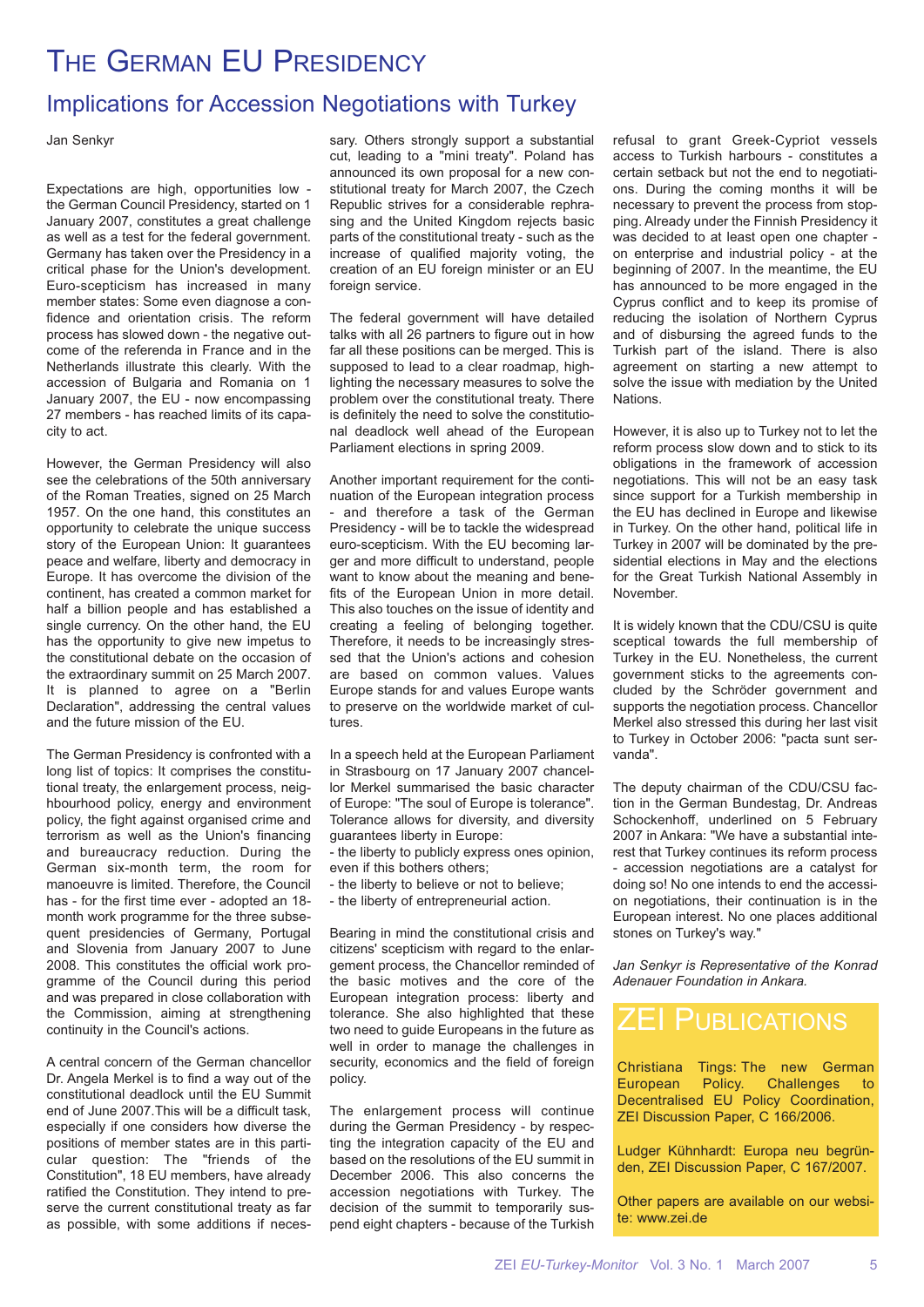# THE POPE AND TURKEY

Ludger Kühnhardt

Explaining contradictions and exaggerated interpretations is not the Vatican's business. Nor does the Vatican usually deny what others say about a conversation with the Pope. The Vatican deals with principles and always applies a long-term perspective. The Vatican's position on Turkey - and in particular this Pope's position - has always been clear, or so it seems to me, having had the opportunity to discuss the matter with Cardinal Ratzinger three years ago when he still was president of the Congregation of Faith. For centuries, Turkey has been an element of a non-European, Islamic, Asian culture, then-Cardinal Ratzinger once said. Empirically he was correct. Analytically and in normative terms he always insisted on reciprocity of religious freedom as the core of European/Christian-Turkish/Muslim relations. If Turkey were to comply with the principle of reciprocity of religious freedom meant as positive freedom to practice one's religion even if it represents a very small minority in a dominantly Islamic country - it would become a different Turkey. It would recognize in practice standards of civilization and standards in the relationship between religion and politics that are nowadays part of European normalcy. Such a Turkey could be, and in fact should be, a welcome part of any European integration scheme and regional grouping.

Pope Benedict XVI would never express the direct, rather simple and pragmatic position Turkish Prime Minister Erdogan has put into his mouth. To advocate Turkish EU membership directly would not be the business of the Pope, who is, after all, a religious and not a political leader. But it was impressive to see that in the course of his recent visit to Turkey, Pope Benedict XVI has set the perspective and framed the issue that is most pressing and of long-term implications for Europe: he opted for a dialogue among religions and civilizations. This approach to the Turkey-EU issue is of much more long-term significance than all the technocratic "chapters" the EU needs to negotiate with Turkey. In fact, these membership negotiations have never been negotiations. They are meant to make the applicant country recognize the *acquis communautaire* of the EU, the European law as it has developed over five decades. The EU will always insist on the fullest recognition of all aspects of its *acquis communautaire* - and rightly so. To recognize another EU member state is obviously of highest relevance and evidence as one of the core aspects of this *acquis*. So far, Turkey has not recognized the EU member state Cyprus. Hence, parts of the negotiation process will be postponed. This is much less dramatic as it sounds because so far, only one of 35 "chapters", the one on

Science and Research, has been opened and immediately closed as it did not contain any *acquis communautaire*.

Turkey-EU membership negotiations, so it seems to me, were meant to hit a wall at some point. Now it has happened, and not to my surprise. Turkey will eventually have to learn and recognize that the desire to join the EU - legitimately and in the mutual interest of Turks and all other Europeans alike requires full compliance with the *acquis communautaire* of the EU. To limit one's own sovereignty is part of the rationale of European integration. Turkey will accept this at some point, should the Turkish leadership and people continue to want to join the EU (and I hope that they continue to do so). There is no rational alternative for Turkey to access this path. Also for the EU, there is no rational alternative other than continuing the path towards full Turkish membership. In the years ahead, many more bumps will appear in the road. It is significant that the current bumps, related to the Cyprus issue and the technical matter of opening some ports to Cypriot ships, coincided exactly during the days of the spectacularly positive visit of Pope Benedict XVI. His visit has set the tone, the standard, the main criteria and perspective as to why the relationship between Turkey and the European Union needs to be a positive and ultimately successful one. In order to achieve that objective, all taboos have to be overcome and the most sensitive issues have to be dealt with in a constructive, future-oriented spirit, including the Armenian legacy.

During his visit to Turkey, the Pope entered the world of common Christian roots and of the Christian heritage of Turkey: the origin of Christianity in Europe is unthinkable without the many bridges of Anatolia. The term "Christians" was used for the first time in a cave church in Antioch, now Antakya. Paul was born in Tarsus. Many of his epistles were written to the early Christian communities in Anatolia, Asia Minor as it then was called. The merger of Greek philosophy and Christian theology happened on that soil. It is no surprise that the Greek Orthodox Church and its patriarch are in favor of Turkey joining the EU one day. They know that only such a full realization of Turkey's "Europeanness" will ultimately improve their own situation and lead to full recognition of the Orthodox Church by Turkish authorities. Turkey has begun to reconcile Turkish national interests and European obligations. This is a long and complex road. In the end, it would mean nothing less than a revolutionary revision of Turkey's understanding of religious pluralism, of the relationship between religion and politics, of the relationship between national pride and patriotism on the one hand and European obligations and standards on the other.

Being able to accept the *acquis communautaire* would mean nothing less than a civilizational quantum leap and the recognition that the EU and Turkey belong to each other, that Turkey inside the EU is no anachronism but a logical consequence of the values and principles the EU stands for in the twenty-first century. Pope Benedict's visit has shaped the issue more than most political disputes during the past decade because he has broken the ice on the most relevant taboos and matters of spiritual substance necessary to be dealt with in a good and friendly spirit if Europe wants to succeed as a community of (inclusive) values. His voyage in November 2006 shaped the "Turkey question" in a positive sense and with lasting impact. This papal visit prepared the psychological ground for the most honest, sincere, and substantial dialogue among civilizations and religions in Europe's recent history, a dialogue that ultimately, I believe, is poised to generate sustainable success.

*Prof. Dr. Ludger Kühnhardt, Director at ZEI*

The essay was previously published at http://www.aicgs.org/analysis/c/kuehnhardt120706.aspx

# **DIALOGUE**

In a speech held at the Parliamentary Assembly of the Council of Europe on 22 January 2007, Ecumenical Patriarch Bartholomew I. underlined the importance of interreligious dialogue. He stressed that, although "the inhabitants of our planet confess many religions and that on many occasions a variety of tendencies and denominations have developed within each religion, often even with contradictory beliefs", there is no justification to put forth religious reasons "to urge individuals, or even entire peoples, to warfare or to vivify the militancy of those involved." Instead, the truth of religions does not show in a militant way, it is rather "known through the word - *logos* - and the personal experience of it". If this word, as expression and justification of convictions, is exchanged with others, it "becomes a dialogue." This dialogue is of utmost importance because - in contrast to other creatures - dialogue "is inherent in the nature of the human person." Therefore, a person that "denies participating in a dialogue denies indirectly this very human quality."

The entire speech is available at http://assembly.coe.int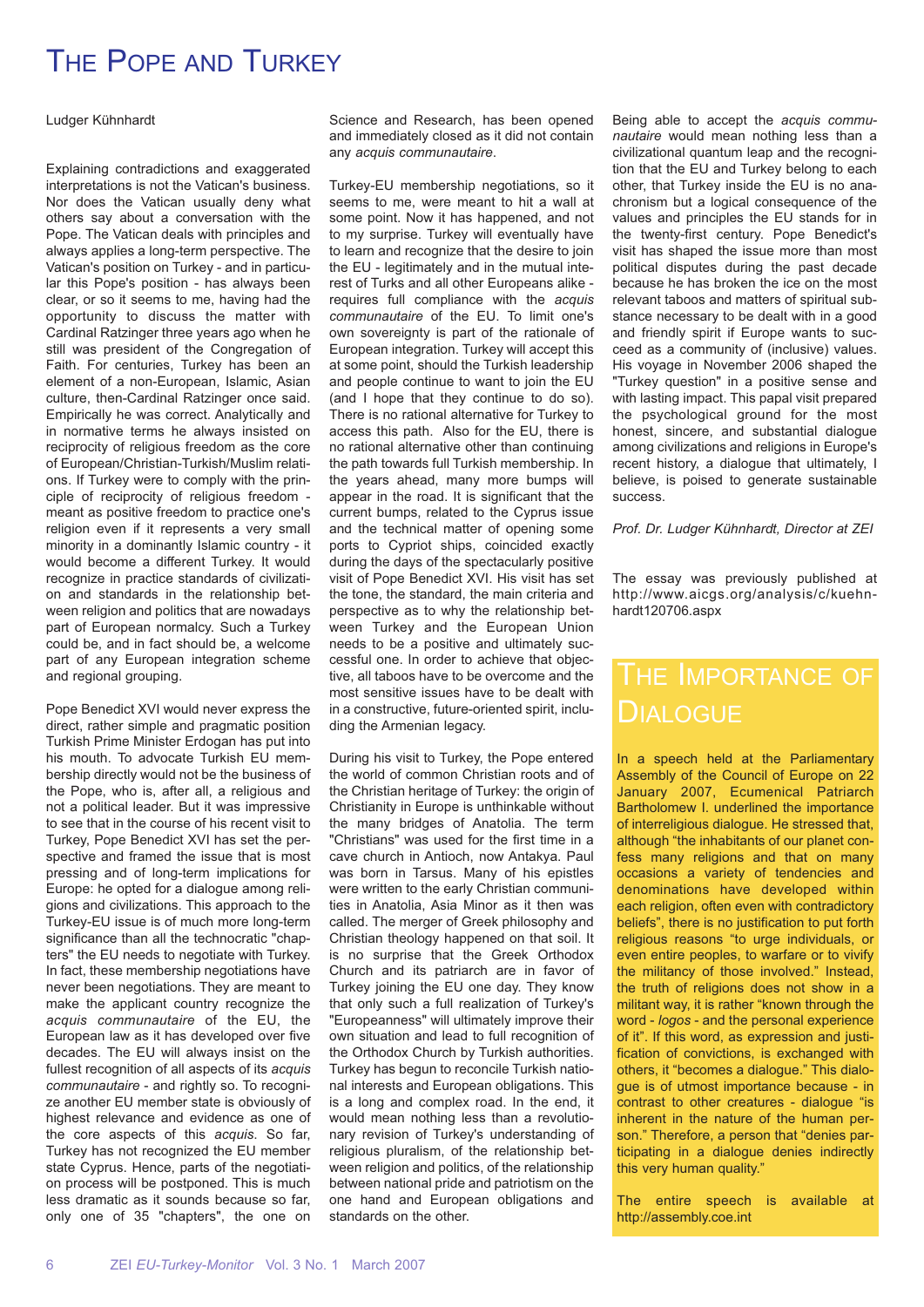# HOLDING THE WEIGHT ONE LAST TIME?

### Turkey's non-Muslim Population in the aftermath of 19 January 2007

Dilek Kurban

In the aftermath of the assassination of Hrant Dink, the editor-in-chief of the Armenian-Turkish weekly Agos, on 19 January 2007, Armenians in Turkey remain at a crossroads. "Leaving" has always been a possibility in the minds of Turkey's non-Muslim population, the remoteness or actuality of which would depend on external factors above and beyond their power. At times of peace, when Turkey and its neighbors were in relatively stable - but not necessarily good - relations, this possibility remained distant. At times of conflict, however, when the country's "strategic location" was remembered and reminded by the state, the army and the media, extraordinary measures were justified in the name of the "salvation of the state". Fear of the never identified but ever present "foreign enemies" was resurrected in the collective psyche of society. The thought of leaving not only revived in the minds of non-Muslims, but actually materialized for many. The departure could be "voluntary" or coerced; the departing could be Jewish, Armenian, Greek or a combination of the three. The outcome would depend on various factors such as the identity of the "enemy" the country was fighting against at the particular point in time, the presence of a place to leave for and the degree of persecution, ranging from ethnic cleansing to mob attacks. The departing could be Armenians in 1915 or Jews on the eve of the Second World War - when 1934 mob attacks against Jews living in Thrace resulted in their forced expulsion from that region - or Greeks in the late 1950s and early 1960s - when the escalation of a crisis between Greece and Turkey over Cyprus resulted in the 1955 state-facilitated and

tolerated mob riots against Greeks (and partially Armenians and Jews) living in Istanbul, forcing thousands of Greeks to leave for Greece. Even a combination of the three occurred during the Second World War, when the country's dire financial situation "necessitated" the levying of a disproportionate wealth tax on non-Muslim citizens in 1942, leaving thousands bankrupt and sending more than one thousand who could not pay their taxes to labor camps around the country… The list is long, but the gist is simple: Turkey has never been a true home to its non-Muslim population, who has lived in a constant state of anxiety, uncertainty and fear, and has never enjoyed the feeling of security which is arguably a natural and inalienable component of the state-citizen relationship.

After Hrant Dink, history repeats itself: As Turkey undergoes yet another "very critical" - this time most critical, surely unequivocal phase in its modern history, Armenians and possibly other non-Muslims once again find themselves juggling a delicate weight. Surely, for many, this is not the first time they are holding a scale. An 80 year old Armenian man, whose parents survived 1915 and has decided to stay in 1934 and 1942, has surely been made to hold that scale himself in 1955, in the late 1960s and early 1970s when Turkey and Greece fought over Cyprus, and in 1974 when one of the highest courts of his own country called him a "local foreigner" and thus justified the state's illegal confiscation of the rightfully acquired properties belonging to his church, and again in the late 1970s when the terrorist acts of ASALA1 against Turkish diplomats were attributed to innocent Armenian citizens of Turkey. What may be on his mind this time as he holds the weight again? Perhaps,



*Pope Benedict XVI. and Ecumenical Patriarch Bartholomew I. on 1 December 2006 at the Cathedral of the Holy Spirit in Istanbul. © Nikolaos Manginas/Ecumenical Patriarchate*

having lived his entire life in a state of perpetual emergency, he is not surprised. But surely he is disappointed. He, like other non-Muslims as well as "Muslims" advocating political change and democratization, must have believed that the recent reform movement triggered by the EU accession process was real. He must have dared to raise hopes for his children's and grandchildren's future in Turkey, where being a non-Muslim has effectively been the equivalent of statelessness, where non-Muslims have been forced to adopt a refugee-like psyche in their own country. And then, in the afternoon of 19 January, Hrant Dink was gone. So were the Armenian man's hopes.

Some may argue that there is still ground for optimism. That one should not underestimate the progress made by the current government in restituting to non-Muslim foundations some of their property rights systematically violated since the 1960s pursuant to the infamous "1936 Declaration." That they can at least, thanks to the graciousness of their state, now hold legal title to the properties they own even though they cannot yet take back the hundreds that had been taken away from them nor receive just compensation instead. That they can still practice their religion in their own churches - prohibitively difficult it may be to build new ones -, study in their own schools - though Armenian children may be made to write essays about how there was no genocide -, freely practice their economic rights - but dare not dream of ever becoming a public servant -- and give their children Armenian, Jewish and Greek names - but of course understand that they will be misspelled in their identification cards. Whatever ground for hope and optimism non-Muslims have held on 18 January was taken away with Hrant Dink. Surely, they must have felt touched by seeing more than 100,000 mostly "Muslim" individuals carrying signs reading "We are all Armenians" as they said farewell to Hrant Dink. But, how must they have felt when they were kindly reminded by ministers, parliamentarians, journalists, academics, bureaucrats and the men on the street that "they" are not Armenians? Is this yet another turning point when the pros of leaving will weigh heavily for some, but not for other Armenians? Or will the weight be balanced once and for all and the state will finally succeed in what it has failed to in the last 84 years: a homogenous Muslim nation? Perhaps what is different this time is that non-Muslims are now joined by their few "Muslim" friends in making that grand decision…

### 1) Armenian Secret Army for the Liberation of Armenia.

*Dr. Dilek Kurban, TESEV Democratization Program*